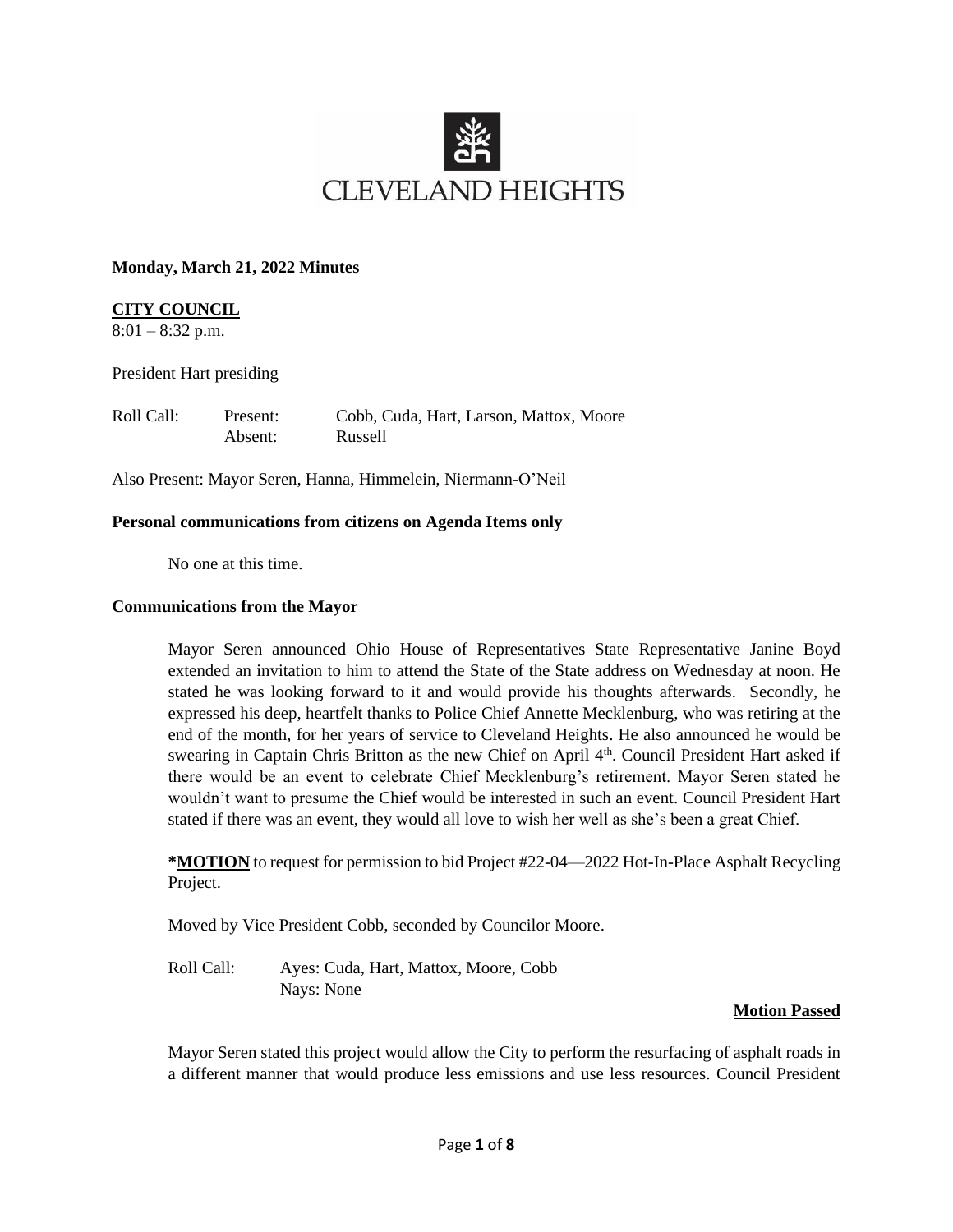Hart asked if they would hear about what he is proposing when he comes back with a bid and Mayor Seren confirmed they would.

### **Report of the Clerk of Council**

Nothing to report at this time.

### **Committee Reports**

### **PLANNING AND DEVELOPMENT COMMITTEE**

**RESOLUTION NO. 30-2022 (PD),** *First Reading.* A Resolution proclaiming April 11-15, 2022 to be National Community Development Week; and declaring the necessity that this Resolution become immediately effective as an emergency measure.

## **Legislation Introduced**

**RESOLUTION NO. 31-2022 (PD),** *First Reading*. A Resolution authorizing the Mayor to enter into an agreement with the Home Repair Resource Center, a non-profit corporation, for the use of HOME Funds to administer the City's Down Payment Assistance loan program; providing compensation therefor; and declaring the necessity that this Resolution become immediately effective as an emergency measure.

Motion to Adopt by Councilman Mattox, Seconded by Vice President Cobb

Roll Call: Ayes: Hart, Larson, Mattox, Moore, Cobb, Cuda Nays: None

### **Legislation Passed**

## **PUBLIC SAFETY AND HEALTH COMMITTEE**

Nothing to report at this time.

## **ADMINISTRATIVE SERVICES COMMITTEE**

**RESOLUTION 24-2022 (AS),** *Second Reading***.** A Resolution confirming the Mayor's appointment of Joseph E. Sinnott as City Administrator for the City of Cleveland Heights; and declaring the necessity that this Resolution become immediately effective as an emergency measure.

Motion to Adopt by Vice President Cobb, Seconded by Councilman Mattox

Roll Call: Ayes: Cuda, Hart, Larson, Mattox, Moore, Cobb, Nays: None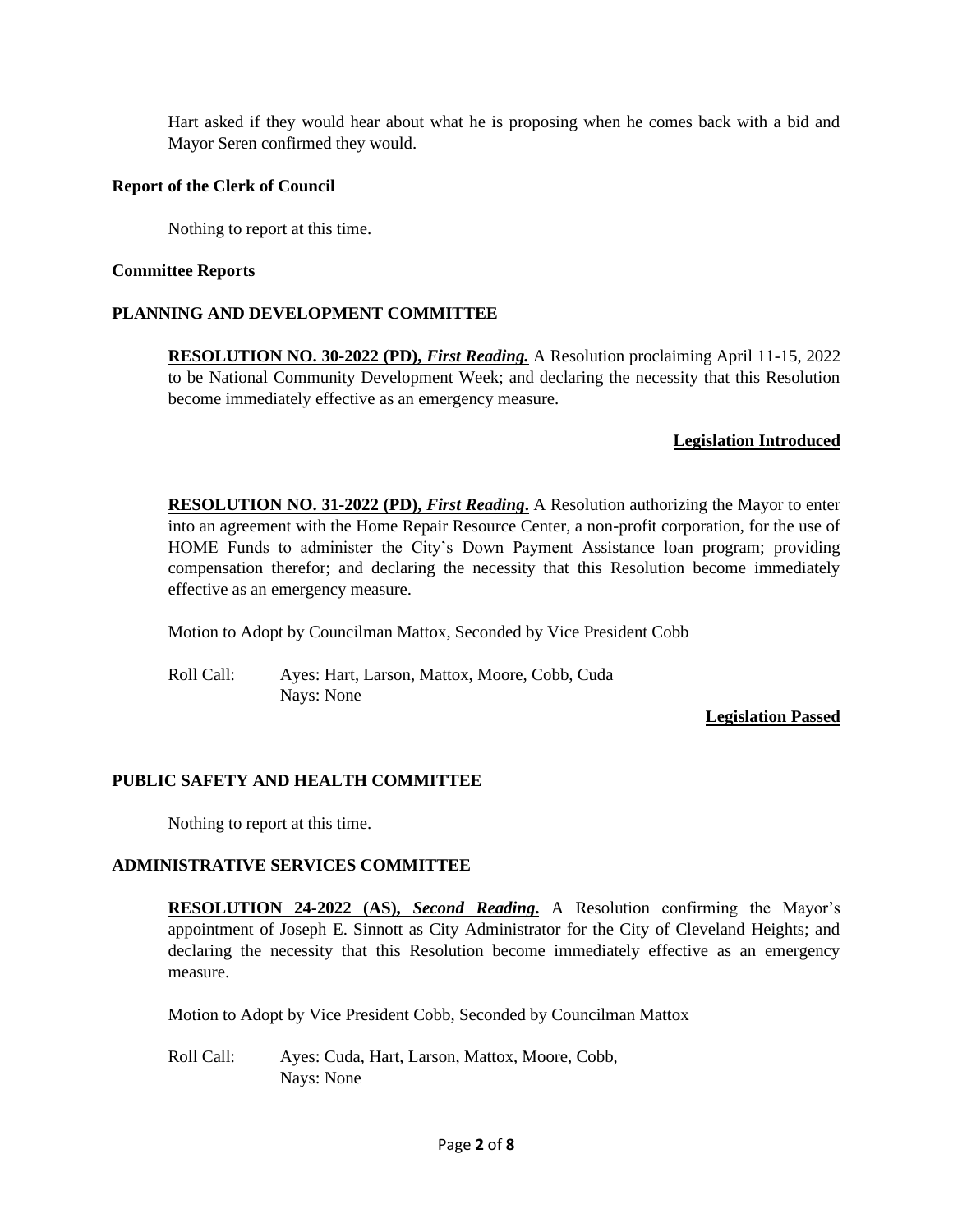Council President Hart stated she is pleased that Joseph Sinnott has an excellent background and she thinks he'll be a great help to the Mayor and the City. Councilman Mattox stated he is looking forward to Mr. Sinnott's partnership with the Mayor and the City. Vice President Cobb stated they couldn't have picked a better person and the Mayor couldn't have recommended a better person for the position.

**ORDINANCE NO. 25-2022 (AS),** *Second Reading***.** An Ordinance establishing salary schedules, position classifications and other compensation, and benefits for officers and employees of the City; and declaring an emergency.

Motion to Adopt by Vice President Cobb, Seconded by Councilor Moore

Law Director Bill Hanna raised a point of order to confirm this is the as amended Ordinance being moved. Vice President Cobb confirmed and noted that an amendment was made to the packet that was made available to the public last week, to adjust some salaries to be more competitive with the private sector.

Motion to Adopt as amended by Vice President Cobb, Seconded by Councilman Cuda

Roll Call: Ayes: Hart, Larson, Mattox, Moore, Cobb, Cuda Nays: None

# **Legislation Passed**

# **COMMUNITY RELATIONS AND RECREATION COMMITTEE**

**ORDINANCE NO. 26-2022 (CRR),** *Second Reading.* An Ordinance authorizing and approving the presentation of entertainment programs in Cain Park for the year 2022.

Motion to Adopt by Councilor Moore, Seconded by Councilman Mattox

Roll Call: Ayes: Hart, Larson, Mattox, Moore, Cobb, Cuda Nays: None

## **Legislation Passed**

**RESOLUTION NO. 32-2022 (CRR),** *First Reading***.** A Resolution proclaiming April 2022 to be National Poetry Month; and declaring the necessity that this Resolution become immediately effective as an emergency measure

# **Legislation Introduced**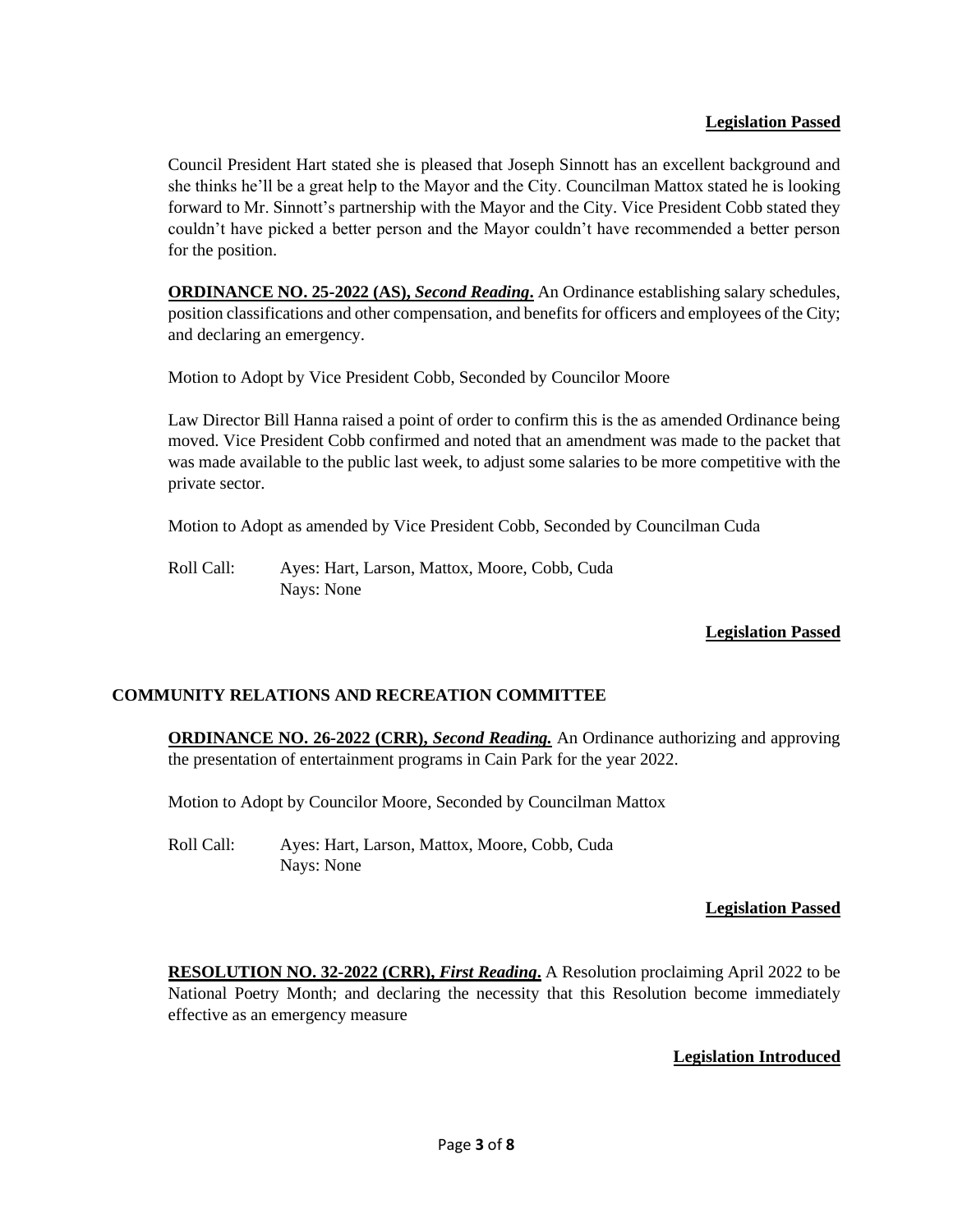**RESOLUTION NO. 33-2022 (CRR),** *First Reading.* A Resolution proclaiming April 3-9, 2022 to be National Library Week; and declaring the necessity that this Resolution become immediately effective as an emergency measure.

## **Legislation Introduced**

**RESOLUTION NO. 34-2022 (CRR),** *First Reading.* A Resolution proclaiming April 2022 to be Autism Awareness Month; and April 2, 2022 to be World Autism Awareness Day; and declaring the necessity that this Resolution become immediately effective as an emergency measure.

# **Legislation Introduced**

**RESOLUTION NO. 35-2022 (CRR),** *First Reading.* A Resolution joining with HUD and other communities throughout the nation in the observation of April as Fair Housing Month; reaffirming the City of Cleveland Heights' commitment to open housing; and declaring the necessity that this Resolution become immediately effective as an emergency measure.

## **Legislation Introduced**

## **FINANCE COMMITTEE**

**RESOLUTION NO. 29-2022 (F),** *Second Reading***.** A Resolution authorizing the Mayor to execute a contract with Guidehouse Inc. for consulting services related to the use of American Rescue Plan Act State and Local Fiscal Recovery Funding; and declaring the necessity that this Resolution become immediately effective as an emergency measure.

Motion to Adopt by Council President Hart, Seconded by Vice President Cobb

Roll Call: Ayes: Larson, Mattox, Moore, Cobb, Cuda, Hart Nays: None

### **Legislation Passed**

Council President Hart stated this resolution is about a contract with Guidehouse, which is a company that does consulting services, to ensure the way the City spends the ARPA funds is appropriate under the regulations and is properly documented for regulatory purposes. Guidehouse would also assist with community engagement efforts on the use of the funds with public hearings, etc. She stated all community input would be weighed and considered.

**ORDINANCE NO. 36-2022 (F),** *First Reading.* An ordinance to amend certain subparagraphs of Ordinance No. 139-2021 (F), relating to appropriations and other expenditures of the City of Cleveland Heights, Ohio for the fiscal year ending December 31, 2022 and declaring an emergency.

Motion to Adopt by Council President Hart, Seconded by Councilor Larson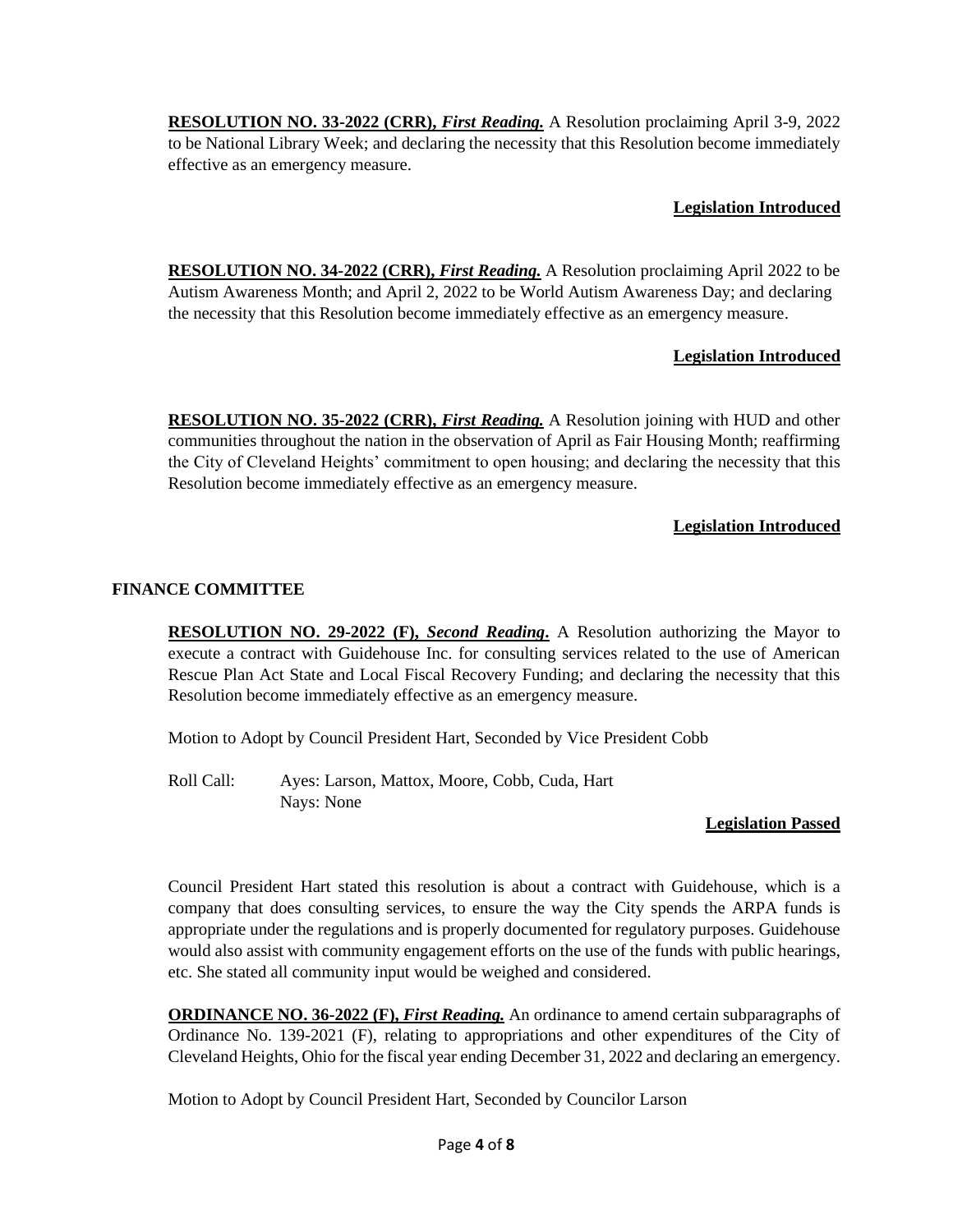## Roll Call: Ayes: Cobb, Cuda, Hart, Larson, Mattox, Moore Nays: None

### **Legislation Passed**

Council President Hart noted the impact would be a roughly \$7,900 increase to the budget. The remainder would be funded by a grant, with no impact to the budget. Councilor Larson stated that, regarding the two budget items that weren't budgeted for originally, she believes that they can cover the additional cost and add it to the budget based on Director Himmelein's report in the Committee of the Whole that there was \$160,000 in unexpended revenue.

## **HOUSING AND BUILDING COMMITTEE**

Nothing formal to report at this time. Councilman Cuda stated the Committee is meeting Wednesday morning at 9 a.m. and it is open to the public in the conference room. It would also be on YouTube. They would be discussing vacant and abandoned properties, nuisance abatement and tools that the city might use. He stated they won't be making any decisions; it's just a working Committee session and all are welcome.

## **MUNICIPAL SERVICES COMMITTEE**

Councilor Moore stated the Committee meeting that was to be held earlier that night had to be rescheduled. The meeting would now be held next Monday at 4:30 p.m. in the executive conference room; stating she would keep the same agenda.

**ORDINANCE NO. 37-2022 (MS),** *First Reading.* An Ordinance authorizing all actions necessary to accept Northeast Ohio Public Energy Council 2022 Energized Community Grant(s) Funds; and declaring the necessity that this legislation become immediately effective as an emergency measure.

### **Legislation Introduced**

## **COMMITTEE OF THE WHOLE**

**RESOLUTION NO. 38-2022 (COTW), First Reading.** A Resolution condemning the Russian Federation's military invasion of Ukraine and expressing support for Ukraine. Introduced by Mayor Seren, Council President Hart, Vice President Cobb, and Council Members Russell, Moore, Mattox, Cuda, and Larson.

**\*MOTION** to suspend the rules.

Moved by Councilor Moore, seconded by Councilman Cuda.

Roll Call: Ayes: Mattox, Moore, Cobb, Cuda, Hart, Larson Nays: None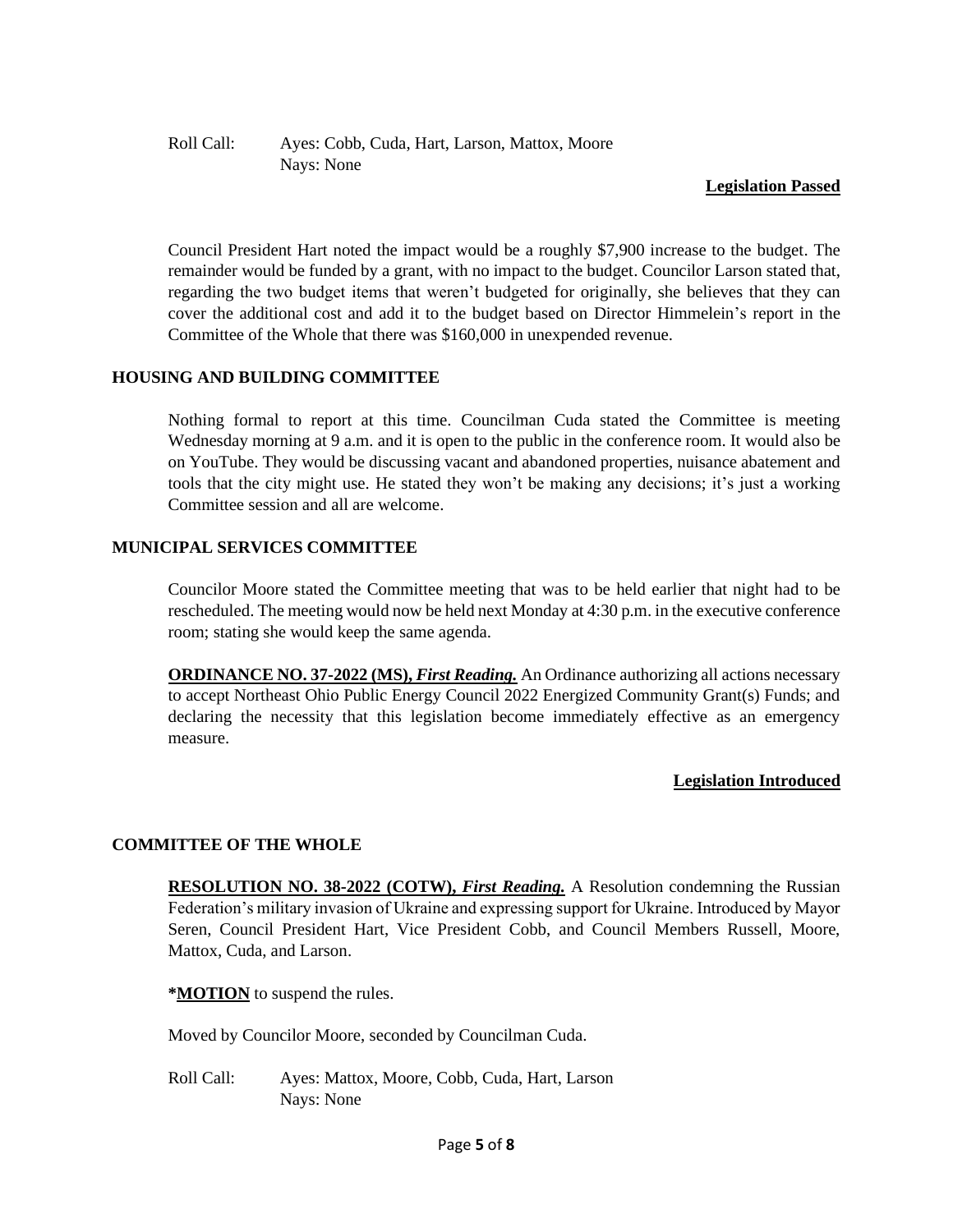#### **Motion Passed**

Motion to Adopt by Councilor Moore, Seconded by Councilman Cuda

Roll Call: Ayes: Moore, Cobb, Cuda, Hart, Larson, Mattox Nays: None

### **Legislation Passed**

#### **Personal communications from citizens**

Laura Marks stated she is there to update them about Heights Tree People activities. The group is entering their fourth year. In their first three years, they've planted 671 trees in the Heights area. She asked that people mark their calendars for Arbor Day Friday, April 29<sup>th</sup>, at 10 a.m. at the Community Center. She then listed the various activities happening at the event, such as the ceremonial tree the Forestry Department would be planting at the main entrance. She also provided the update that Heights Tree People are working with Start Right CDC on Nela View Road. Her group worked with the Cleveland Heights Forestry Department, along with Jimmie Hicks and Allen Rapoport, to develop a work plan. Jimmie Hicks and Allen Rapoport are going to solicit their neighbors for tree lawn trees and she stated there is a potential for planting 50 new trees on the section of the street between Winsford and Noble. She also stated Heights Tree People are offering free front yard trees along that street. Jimmy Hicks is lining up people who can water the trees through the summer. She wanted to remind everyone that her group plants trees on people's front yards for free and they would love to continue, sharing their email address: HeightsTreePeople@gmail.com.

Fran Mentch came to congratulate the community for earning the right to vote on Issue 9. She displayed her group's website and asked people visit it to support them. She stated Issue 9 is about voting yes or no on whether or not citizens want to build a public activity park in Cleveland Heights on the corner of Meadowbrook, Lee and Tullamore. She stated this is the only time Cleveland Heights residents have been able to vote directly on a local land use issue. Would the public park bring money to the City? She stated, yes, based on research by city planners and economists that the right size public place on the right site would bring 'feet to the street,' saying money follows feet. She stated their public park is the right size and in the right context. Business owners on Lee Road have told her group that they do their best business during the music festival. She asked people to imagine how a concert in the public park, every Friday night, would help the businesses, bars and restaurants. She then listed the various other benefits the public park would provide, such as it would be a destination for people and it would attract residents of other cities, etc. She stated it won't exclude anyone and would benefit the residents of the new development. Would the public park stop the development? She stated it would not stop the development, saying Issue 9 only applies to the 1.07 acres of the site and they can have both.

Bill Frank hoped they are considering reopening City Hall soon; as it's been closed for a while and he thinks the residents would appreciate it.

### **Old business**

Nothing to report at this time.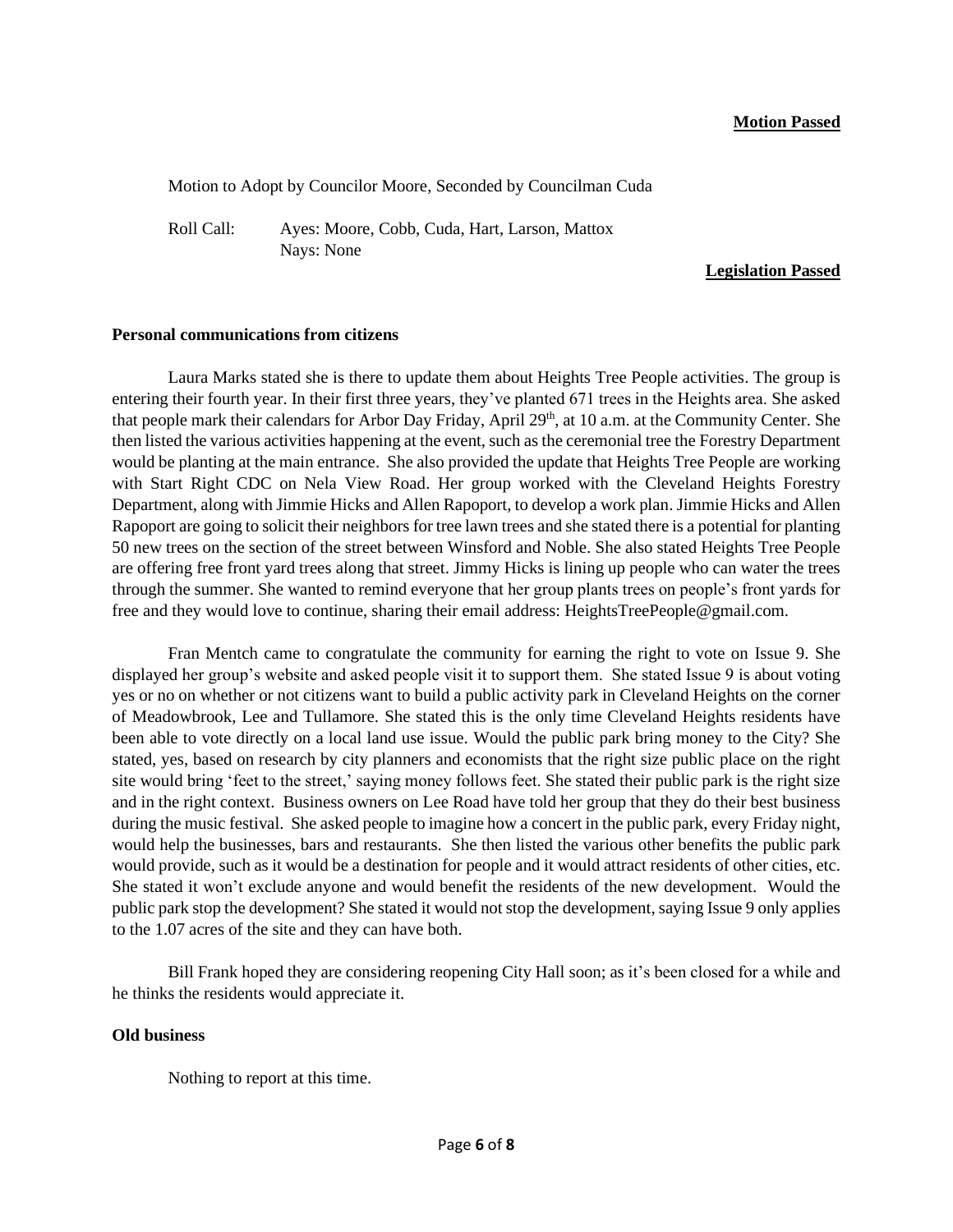#### **New business**

Nothing to report at this time.

### **Council Member Comments**

Councilor Larson stated they brought up Ordinance 78-2021 (which was introduced in June of 2021) at the Committee of the Whole that evening. The Ordinance is in regards to lead safe certification, the process of looking into the commercial properties and rentals they have, and making sure they are safe places for children to live. She announced that they would have a hearing where they would bring in the Lead Safe Cleveland Program to hear what they've done, along with landlords, child care businesses and citizens. They hope to have a public hearing within the month. Also, on April  $18<sup>th</sup>$ , she stated there would be a Public Safety and Health Committee meeting.

Councilman Cuda stated the Commission on Aging needs members and he encouraged anyone interested to email them through the website.

Councilor Moore announced that next Monday there would be a special Women's History Month event. They have been accepting nominations for amazing women of Cleveland Heights and they would be choosing five to honor in particular, but everyone nominated would be named and acknowledged at the meeting. She also wanted to announce the Cleveland Heights Green Team is kicking off a month of events for Earth Month, including organizing neighborhood clean ups, a sustainability fair at the Coventry Peace Park on April  $23<sup>rd</sup>$ , and on April  $27<sup>th</sup>$ , they are working with Future Heights to have a forum on sustainability.

Councilman Mattox stated he has received several emails and has had conversations with residents asking why Council is investing their time on addressing national and international issues like Medicare for All and Ukraine, etc., so he wanted to spend some time explaining where Council is coming from. He quoted MLK, stating it is so critical that they speak out for the marginalized. He stated one of the reasons he is proud to be a Cleveland Heights resident is that they lead on issues, where others tend to be silent. It is important that when you see an injustice, you must address the injustice, whether it is local, national or international. To any resident that questions why the Council does that, he said it's because they believe in leading and that injustice anywhere is a threat to justice everywhere. As long as people continue to speak out, that's when change happens. He stated he is extremely proud of the Council and the Mayor for standing up for what's right, not just for what's happening locally, but across the country. It is critically important that each of us use the voice that we have to promote justice and fairness for all. He thanked Councilor Moore for taking the lead.

### **Report of the Council President**

Council President Hart stated that it had come to her attention that some residents in Cleveland Heights believe there is a ward system, where one Council Member represents their own district. She stated everyone is At-Large, so everyone represents every area of Cleveland Heights. She said citizens can address any issue to any one of the Council Members. She then noted there is a Council Retreat coming up on April 2, 2022. Council would be discussing their vision for the City and their